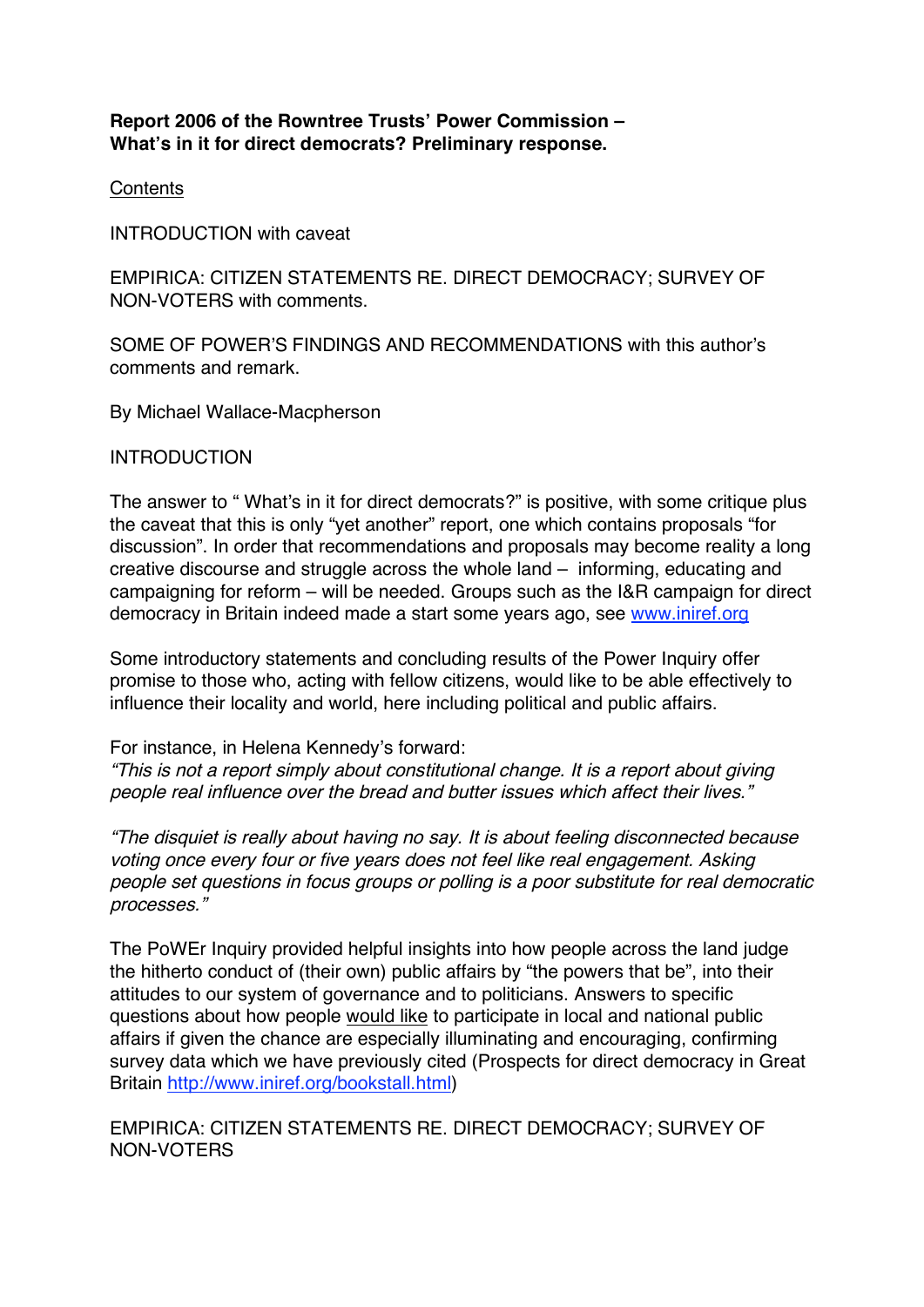At least in the PoWEr report, "ordinary" people have their say. Here are some responses concerning the desirability of direct democracy and more citizens' involvement in public affairs:

Having lived in Switzerland where the system is referendum-based and where an ordinary citizen can create an act of parliament I know that attraction of people comes from accountability and from knowing that one can actually make <sup>a</sup> difference. Why have referenda on things about which we all know very little. We want referenda on the things which we have shown we care about, and we want to be listened to. (Author's comment: It is incomplete to say that the system in Switzerland is referendum-based. There is in fact a combination of direct with indirect, representative democracy. Citizens' initiative and referendum may be used at all levels of government, but these have their parliaments, councils and elected politicians too.)

I would like to have the opportunity to vote on issues that I feel strongly about. ... why not let the people themselves vote on policies? Can we not be trusted? A party's policies frequently seem to change during the course of <sup>a</sup> parliamentary term so why should I vote for a person belonging to <sup>a</sup> party and not be sure that he will not carry out his election pledges? What about all the issues that were not mentioned during the elections? How will I know at the time of voting that my representative will act in my best interests?

Yes, there should be more referenda. Of course the political apparatchiks will denigrate this as leading to populist policies, but in these days of good communications the whole raison d'etre of the MP as representative is undermined .

Yes. Events evolve and change by the week/day. Elections every x years assume <sup>a</sup> snapshot in time of public opinion, which may have been appropriate 100 years ago – not today.

We sent representatives to <sup>a</sup> London Parliament by horse and carriage and trusted them to act in our best interests. Nowadays with instantaneous communication why do we need to continue this archaic practice? Why can't I vote for issues that I have views about? What political candidate or political party can I vote for with the certain knowledge that my own values, concerns, ideas will be represented? Political parties do not always deliver on their promises or election manifestos and anyway the differences between the main political parties seem to be in name only.

If one argues that some issues may not attract sufficient numbers of them to vote then we need only to look at voting statistics in the Houses of Parliament. No parliamentarian is sufficiently interested or knowledgeable on every issue so rather than allowing them to be persuaded by their party whips on how to vote, why not allow the population to vote?

I do not trust politicians to vote for what they promise in their election manifesto. I also realise that no politician or political party shares all the same views as myself. I want to vote on issues that affect me and that I am interested in. I would prefer to vote for issues not for people or parties. I can represent myself and my family and my community. Why should I ask a stranger to do it for me?

It would certainly help me to feel that my little vote is making <sup>a</sup> difference, as a general or council election can seem to encompass such huge issues that you feel you are <sup>a</sup> drop in the ocean. Also, I think less and less people have faith in just one party as they may agree with certain issues from one and others from another. It seems silly to me that all our democracy is voting in someone who then takes it from there and makes all the decisions.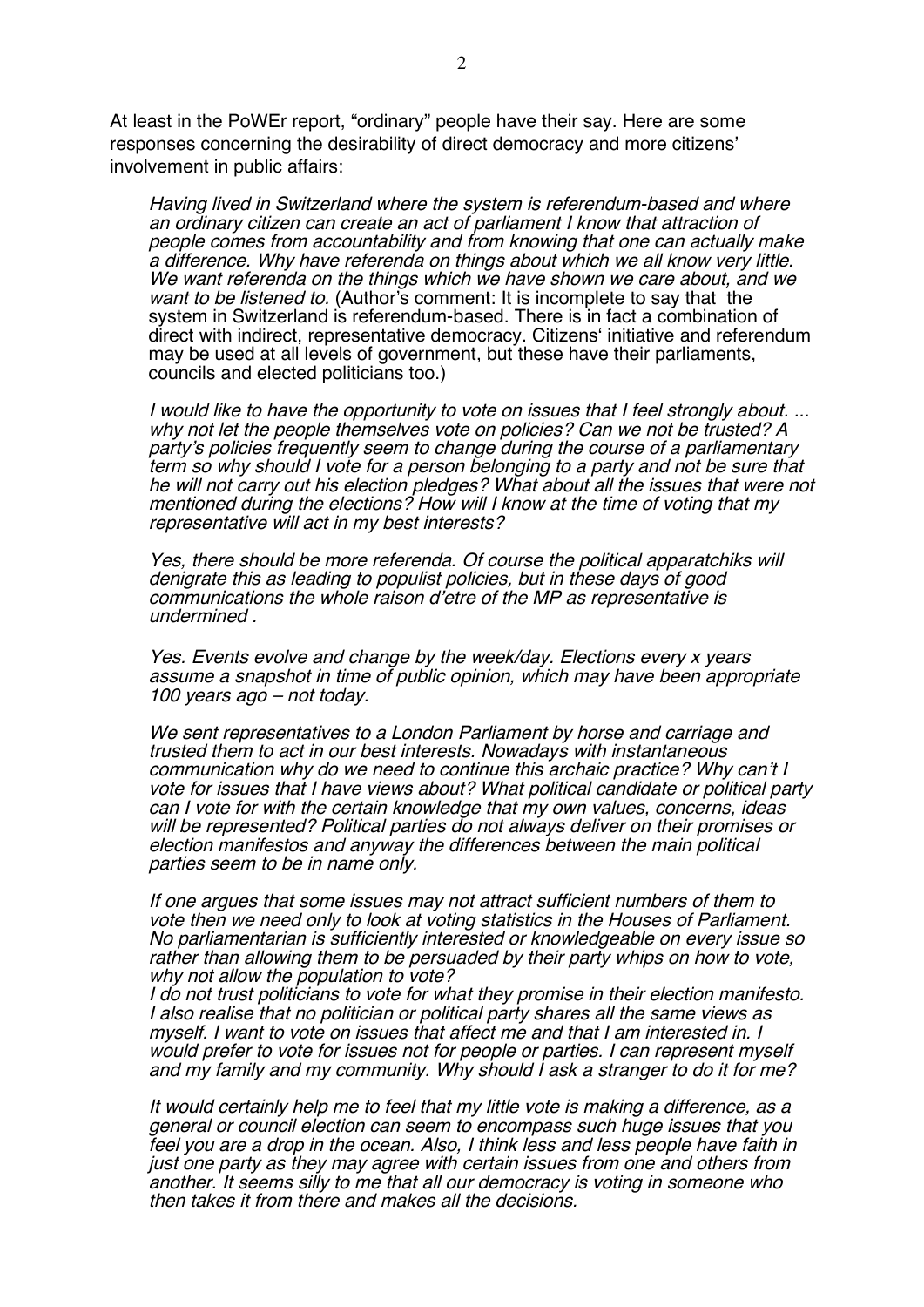It would be more democratic to have more referenda and opportunities to vote on issues and not just parties. I think people feel more strongly about specific issues rather than parties nowadays anyway.

#### Comment:

In our own report "Prospects for more democracy in Great Britain and Northern Ireland" we mention a Mori poll of 1991 which found that 77 per cent favoured referenda on a particular issue when raised by petition. In 1995 a similar result was obtained, with younger people showing even stronger support for this principle of direct democracy. (Next Step. 1998. Statement of The Referenda Society, 131 Lime Grove, Newark, Notts. NG24 4AG)

Survey of non-voters

PoWEr reports results of a "Non-voters" survey conducted in mid-May 2005 with 1,025 people who stated that they were on the electoral register but did not vote in the General Election on 5 May.

The survey presented several ways, beyond voting for politicians, to participate in politics and public affairs. Results are shown as percentage "likely and very likely" to take part

### **An issue is put to referendum if enough people demand it (1)** 71 percent

# **The ability to force your MP to face an election if enough members of the public demanded it. (2)**

63 percent

Meetings where members of the public agree how and where local money will be spent with local councillors. (3) 70 percent

A large group of members of the public explore a controversial issue over the space of a year and then have their recommendations put to a referendum (4) 62 percent

-----------

Comment:

Item 1 " An issue is put to referendum if enough people demand it" contains the essence of direct democracy. With the citizens' initiative, commonly a law proposal or veto of the government, a public matter is put forward for debate and deliberation. If a pre-agreed number of citizens approve, the proposal must be put to all members of the polity (city, country, village etc..) in a plebiscite (binding referendum).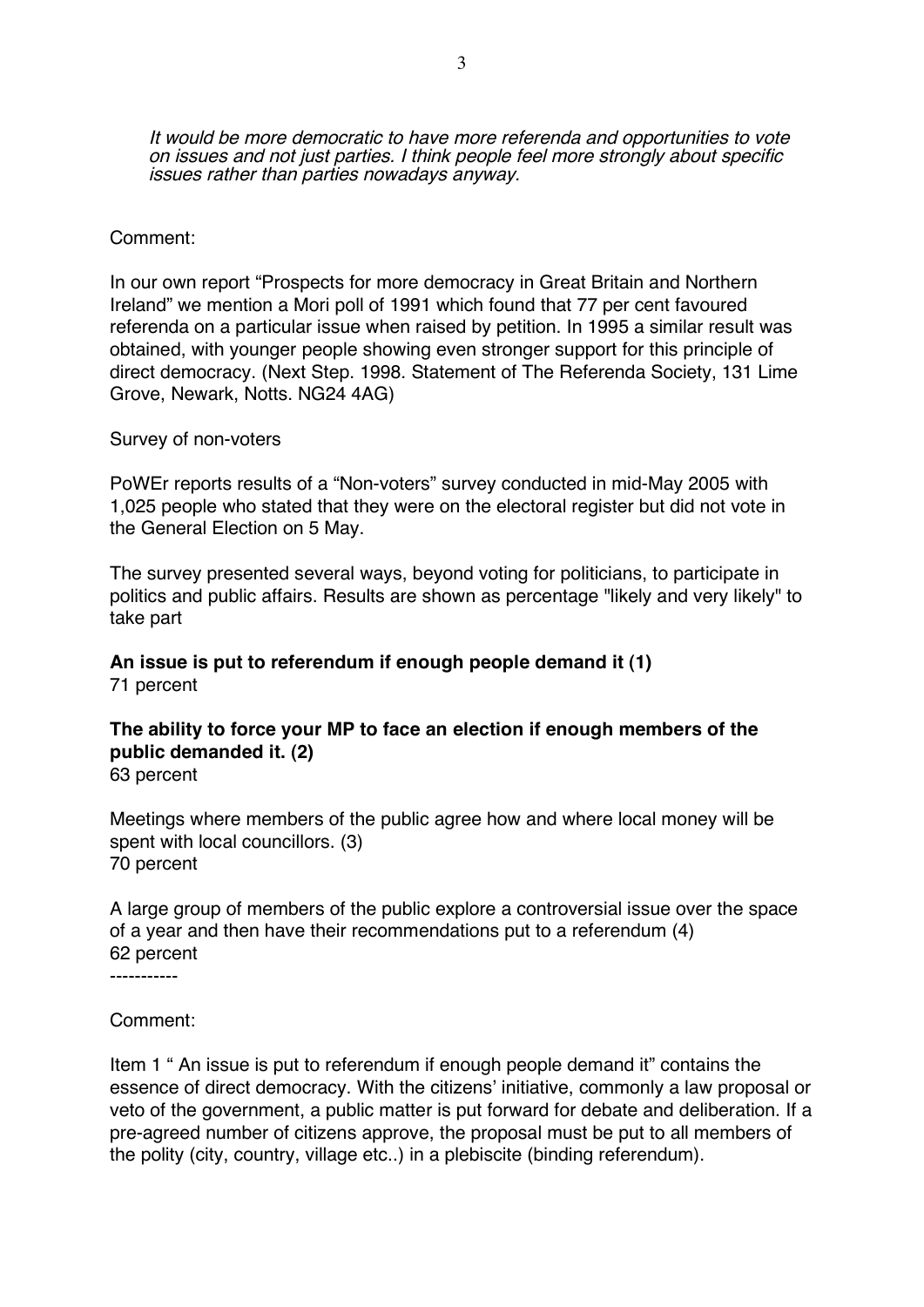Item 2 "The ability to force your MP to face an election if enough members of the public demanded it." is another variety of citizens' initiative, also know as "recall". With this instrument an elected official such as member of parliament, lord mayor, local councillor or judge (if elected), may be dismissed, usually leading to a new election.

SOME OF POWER'S FINDINGS AND RECOMMENDATIONS with this author's comments and remark.

**The PoWEr authors stress the following finding** The one factor felt to cause disengagement that runs through all the strands of our investigation is the very widespread sense that citizens feel their views and interests are not taken sufficiently into account by the processes of decision-making (Intro. to Ch3 The Reality, p73)

After considering a strengthened role of parliament in vetting international treaties and proposals from the European Union, PoWEr writes: "... these changes alone will not be enough. A Parliament with real power to scrutinise and challenge the Executive, and <sup>a</sup> local government with real freedom to act on its local citizens' wishes will still be <sup>a</sup> Parliament and local government dominated by parties that are widely disliked. **They will also remain dominated by <sup>a</sup> culture which does not value serious engagement with citizens between elections.** (PoWEr's emphasis, which we endorse).

#### Under Recommendation 23 **All public bodies should be required to meet a duty of public involvement in their decision and policy-making processes.**

.... even given the supposed endorsement an election provides for a party'<sup>s</sup> broad programme, there is still <sup>a</sup> great deal left unsaid in <sup>a</sup> manifesto which could be the subject of much greater public involvement. This could include the detail of how certain policies or aspirations are implemented, the development of future policies which have not yet found <sup>a</sup> place in <sup>a</sup> manifesto and government response to unforeseen developments and events. Greater public involvement in such areas would not necessarily undermine an elected authority's manifesto commitments.

Comment: Here the PoWEr analysts have identified major defects in the indirect, "representative" system of running our public affairs. These defects are among the primary factors which moved us at I&R (www.iniref.org) to begin promoting the greater use in Britain of direct democratic instruments to complement representative rule and so improve governance.

We should be creating <sup>a</sup> culture of political engagement in which it becomes the norm for policy and decision-making to occur with direct input from citizens. This means reform which provides citizens with clear entitlements and procedures by which to exercise that input – from conception through to implementation of any policy or decision. (from the section "Downloading Power" in Executive Summary and Recommendations, p24)

**Recommendation 24: Citizens should be given the right to initiate legislative processes, public inquiries and hearings into pub-lic bodies and their senior management.**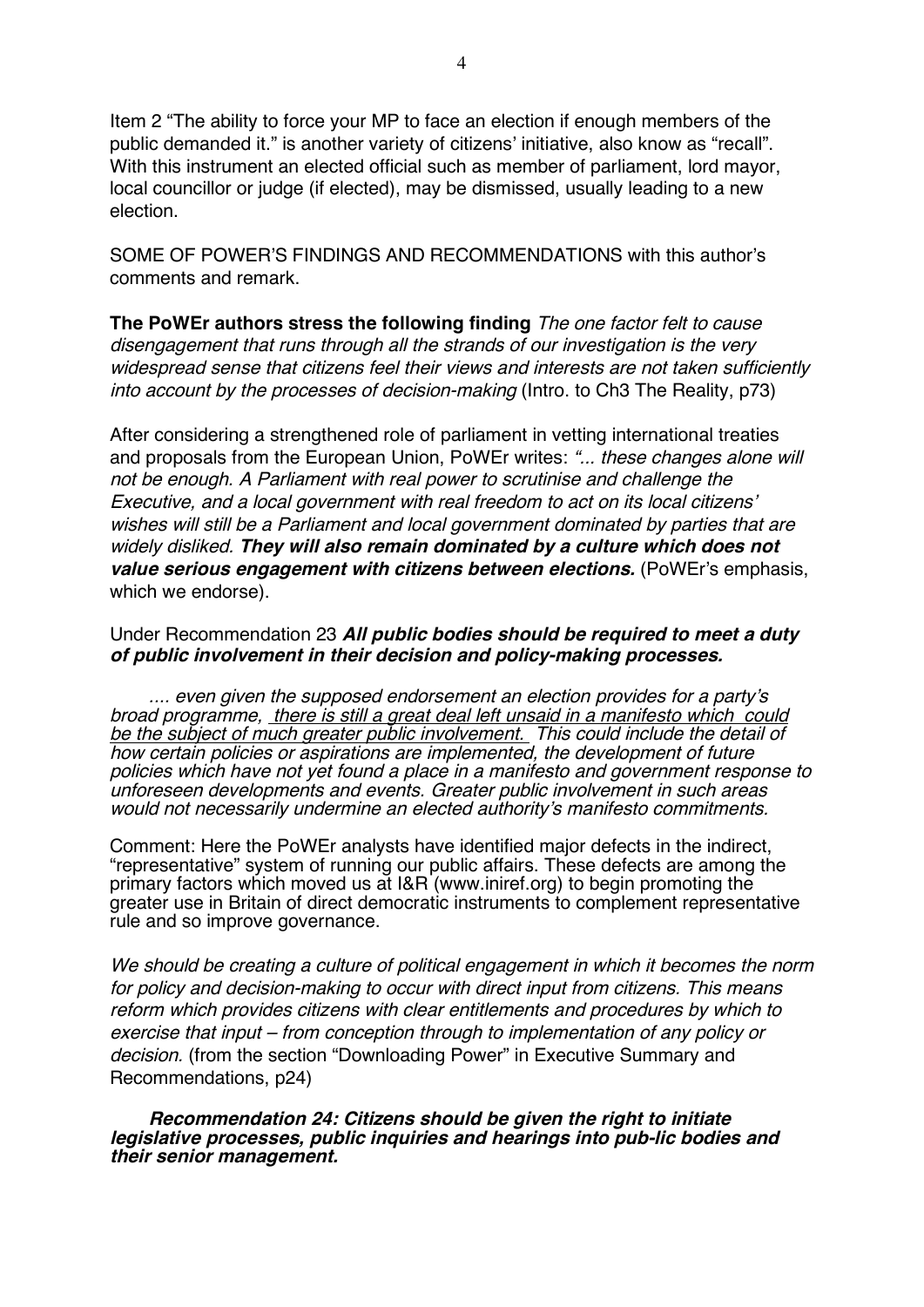The right of citizens to initiate referendums on legislation by collecting <sup>a</sup> preordained number of signatures on <sup>a</sup> petition is widely used across the world, although it is most famously employed in <sup>a</sup> number of US states and in Switzerland.

The great benefit of such citizens' initiatives from the point of view of the Power Commission is its capacity to address the two key causes of disengagement relevant to this chapter. Firstly, it provides citizens with <sup>a</sup> very tangible power over the most crucial issues confronting <sup>a</sup> democracy. Most importantly, it allows those citizens to decide for themselves what those issues are, even if the Executive and legislature have ignored the issues. Secondly, it allows citizens to bring single issues into the formal democratic sphere in <sup>a</sup> far more precise way than voting or membership of <sup>a</sup> political party allows. It is this focus on specific policy areas which is increasingly popular with citizens, but operates largely outside of formal democracy, and which has contributed to the declining appeal of parties and elections. Citizens' initiatives have the potential to capture the political energy generated by single issues and make them a source of re-engagement with formal democratic processes.

We believe, however, that the power of citizens' initiative should be extended beyond legislative processes to include public inquiries and to include hearings into the performance of public bodies. It is felt that this is important because governments have proved them-selves unwilling on occasion to establish major inquiries or hearings on subjects which, at the very least, could be regarded as matters of major public concern.(....)

We also note that the power of initiative is not the fact that it is used regularly  $-$  it is not – but its very existence exerts pressure on governments and other authorities to take account of public feeling, and address popular concerns, for fear that if they do not <sup>a</sup> citizens' initiative is always a possibility. In this way it helps create the more open and responsive government which is so crucial to the resolution of disengagement.

In short, citizens' initiative would add to the overall perception and reality of direct citizen influence which would address this key cause of disengagement.

We recommend, therefore, that legislation is introduced to Parliament which would allow British citizens to initiate legislative processes on issues of their choosing, to initiate public inquiries on issues of their choosing, and to initiate hearings into the performance of public bodies and their senior management.

We are aware that serious concerns are raised about initiative procedures, particularly that they can be hijacked by professional lob-bying organisations and by sections of the media, and that they can lead to ill-informed, populist measures. To address these concerns, we recommend <sup>a</sup> process which allows time and freedom for the pub-lic and elected representatives to enter into <sup>a</sup> debate about whether an initiative proposal is appropriate and then whether it should be approved. (....)

**For <sup>a</sup> national initiative the process would be as follows.**

**i. A legislative proposal receiving the support of 1 per cent of registered electors on <sup>a</sup> petition within the space of one year (approximately 400,000 signatures across the UK) must be formally debated and voted on by Parliament or the relevant devolved assembly. Negotiations between MPs and the principals leading the initiative can be part of this process. If Parliament rejects the proposal or amends it in <sup>a</sup> way that is unsatisfactory to the initiative'<sup>s</sup> principals or other members of the public, the process moves to (ii).**

**ii. A proposal already debated by Parliament or devolved assembly which receives the support of a further 1 per cent of registered electors within the next six months is then presented as <sup>a</sup> referendum question to the people of Britain. (....)**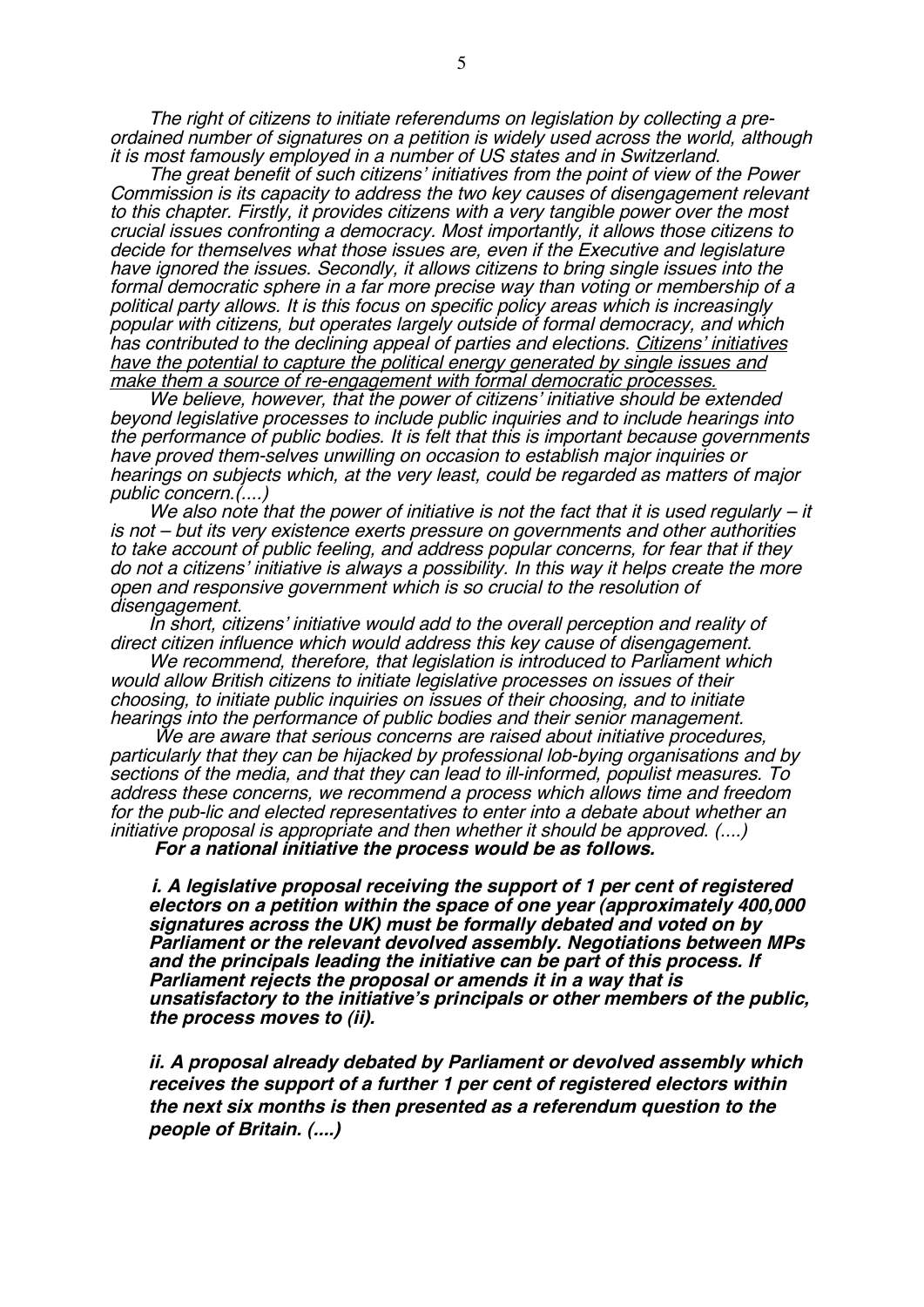# Comment:

We welcome the above recommendation of the PoWEr Commission to introduce elements of direct democracy such as citizens' law proposal and citizen-triggered referendum. The fundamental content resembles closely those proposals which we have promoted for some years, presented at Citizens' Initiative and Referendum I&R http://www.iniref.org

While praising the content of their inquiry, which pays attention to the views of "ordinary" citizens included in a broader spectrum, and their introduction of reforming ideas (in fields such as such power relations between parliament and government, political party funding, the electoral system, local versus "centralised" governance) we have some dissent with the PoWEr report which we will mention here only in brief.

### A. Proposals for DD not applied to reforms recommended

Although the Commission publishes several calls like the following

# We should be creating a culture of political engagement in which it becomes the norm for policy and decision-making to occur with direct input from citizens.

and goes on indeed (Rec. 24, see above) to recommend that we should begin to use methods of democracy which would allow citizen law-making if need be over the heads of parliament and government plus veto of government bills, the authors do not show nor explicitly advocate that citizens' democracy may and should become an instrument for those very reforms which are listed and proposed in the report. In numerous countries quite similar to ours, the constitution spells out these democratic rights. So it cannot be that such powers and capabilities are unimaginable, nor is it likely that they have been overlooked by the researchers and Commissioners. Elsewhere we will argue that these rights are also, explicitly or effectively, already included in our british constitution.

We must admit that the people of Britain are quite unaccustomed to taking direct responsibility for public affairs and matters of constitution. So, for the time being, obligatory referendum for serious issues such as our system of governance (e.g. power balance between government and parliament), or the way political parties are financed, may not be practicable because of lacking public awareness. Some reform issues such as the electoral system (proportional representation etc. versus firstpast-the-post) seem able to attract sufficient interest so could be safely put to the people in referendum, perhaps best timed with an election to guarantee reasonable turnout. For the remaining issues mentioned in this paragraph and others of similar weight, it would not be difficult to set up an optional (facultative) referendum, to be held only if large-scale public support for the idea can be shown in a "citizens' initiative" procedure.

To summarise, we would like PoWEr to develop a clearer and more explicit prospectus for a "culture of political involvement" and the application of citizens' democracy, such as initiative/proposal, deliberation and referendum, to a range of reform fields including those which PoWEr has in its report recommended for our attention.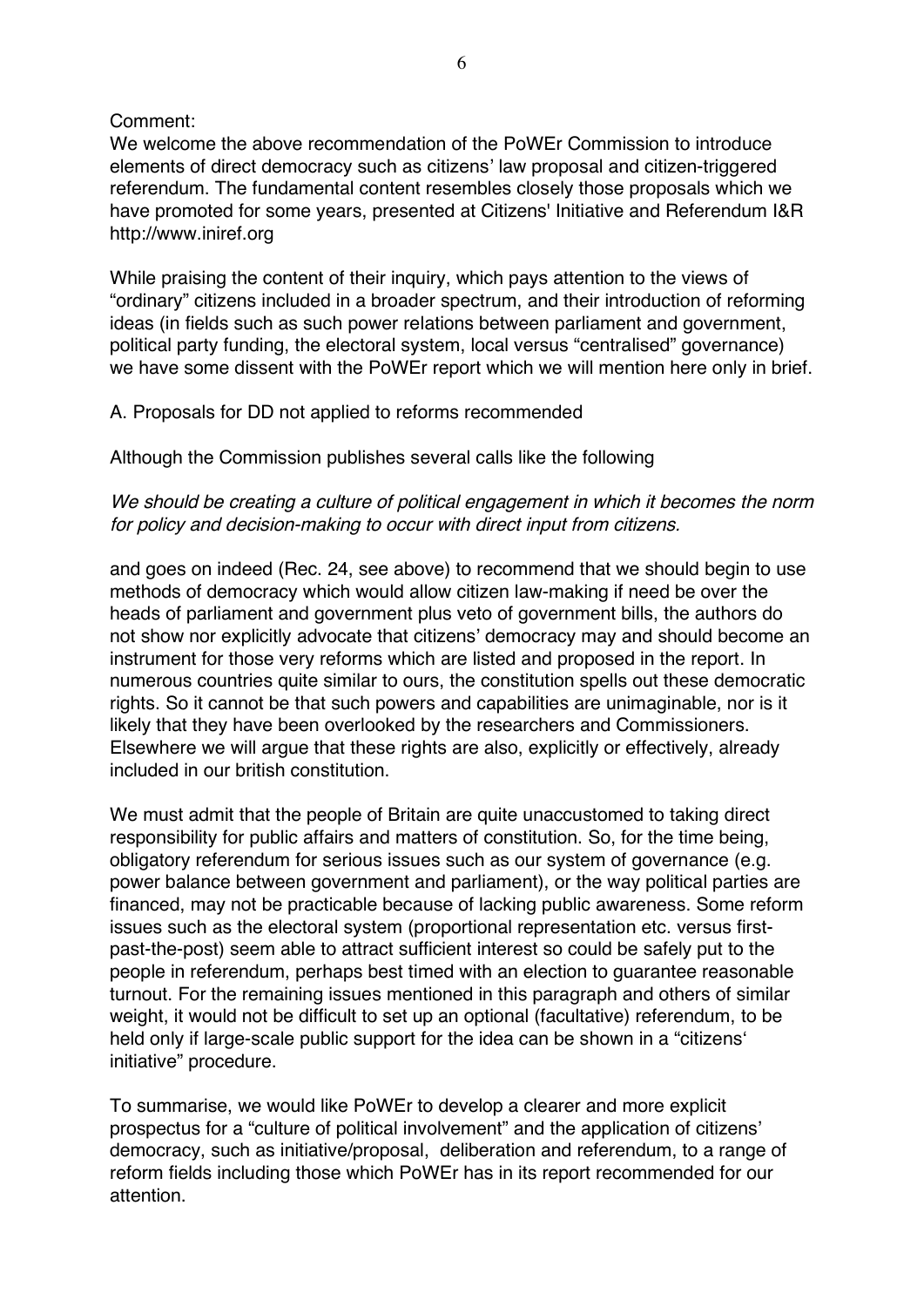Our remarks are correlated with a criticism of the PoWEr report by a founder of Charter88, Stuart Weir (at opendemocracy.org). He dislikes the method of achieving constitutional reform dubbed "concordat", resulting from negotiation among the officials most directly concerned, and recommends that a written constitution should be created. While the concordat, which sounds rather like the cabalistic muddling through affairs of state to which we are accustomed, may pragmatically speaking be the most likely way to achieve modest success, we should strive to be more open, publicly deliberative and (direct-) democratic.

B. PoWEr has included direct democracy with other reforms in a "packet" and "cherry-picking" is discouraged.

PoWEr proposes three "fundamental shifts in the way politics is conducted in Britain"

- A re-balancing of power between the constituent elements of the political system: <sup>a</sup> shift of power away from the Executive to Parliament and from central to local government.(....)
- The creation of an electoral and party system which is responsive enough to the changing values and demands of today's population to allow the necessary and organic creation of new political alliances, value systems and organisations which better represent those values and demands.
- The creation of <sup>a</sup> culture of political engagement in which policy and decision making employs direct input from citizens. The system should provide citizens with clear rights and processes by which to exercise that input from conception through to implementation.

These three imperatives stand or fall alongside each other. The implementation of only one or two of the three will not create the re-engagement with formal democracy for which many people now hope. Elected representatives need greater freedom, but if they still belong to parties which have lost their connection with the wider public or have no reason to enter into detailed dialogue with that wider public, disengagement will continue.

# Comment:

The most effective way to ensure that "policy and decision-making employs direct input from citizens", as identified in PoWEr's own survey (57 varieties, drafted by Graham Smith) is to introduce and apply elements of direct, citizens' democracy as described above in connection with PoWEr's Recommendation 24. These methods and procedures, such as citizens' initiative and referendum, enable the people of a polity to decide matters of constitution and to steer important policy issues. Thus, this "direct democracy" is a principle of higher order than all other proposed reforms. Direct democracy may, arguably should, be used to introduce major reforms and make changes to constitution.

C. Reliance on parliament --- role of parliament in "regulating" citizens' direct democracy

### Remark:

PoWEr lists a group of reforms including direct democracy, citizens' initiative and citizen-triggered referendum, and calls on parliament to pass a bill introducing these reforms. We cannot comment fully on this proposal but must advise caution. Direct democracy in the modern world is widely regarded as a fundamental right. According